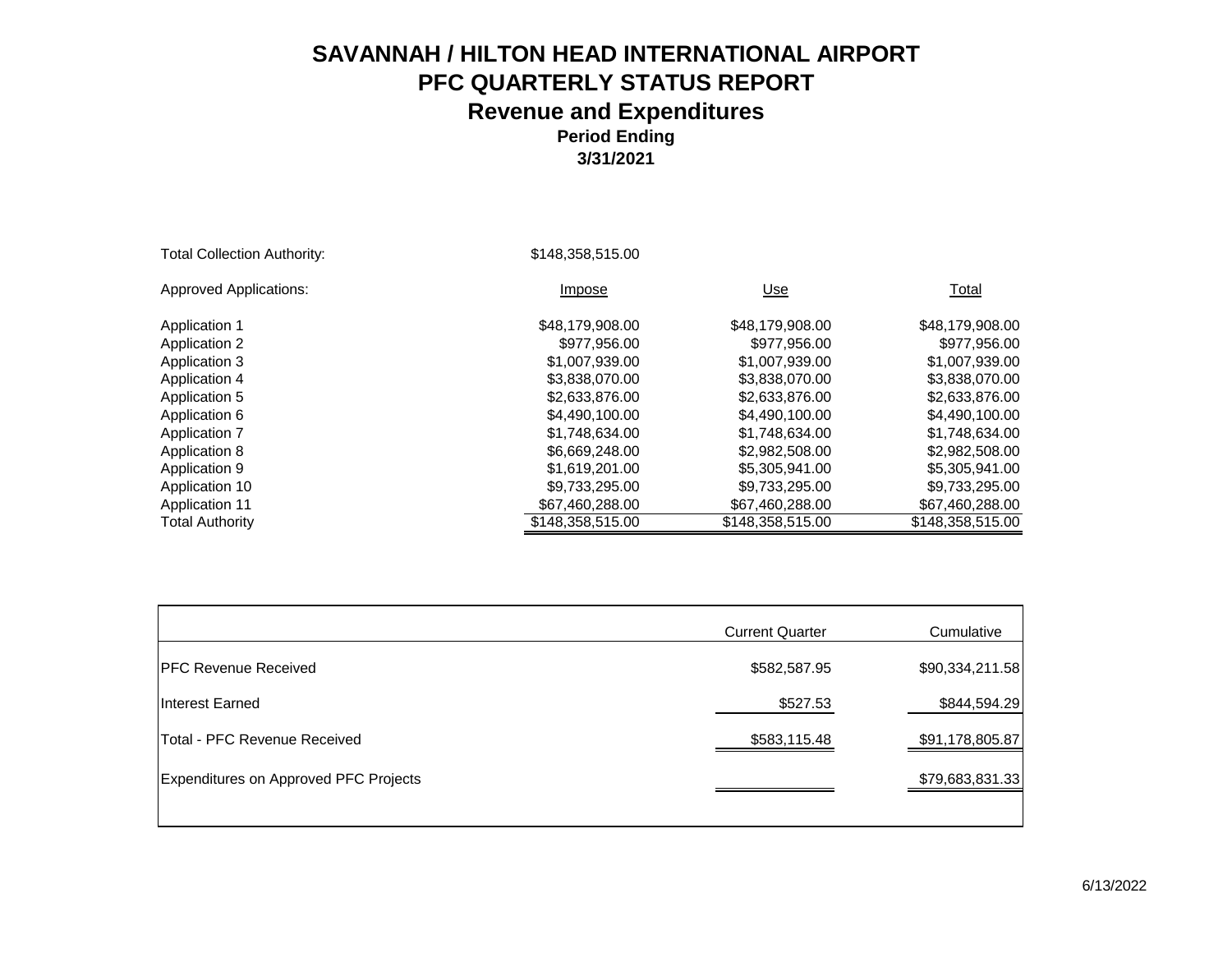|        |                                                        | Charge<br><b>Effective</b> | Approval<br>of Use | Project<br><b>Start</b><br>(actual or | Project       | Quarter                                     | <b>Cumulative</b>               | <b>Amount of Use</b> | <b>Amount for</b><br><b>Collections</b><br>Approved |                | Current<br><b>Estimated</b> |
|--------|--------------------------------------------------------|----------------------------|--------------------|---------------------------------------|---------------|---------------------------------------------|---------------------------------|----------------------|-----------------------------------------------------|----------------|-----------------------------|
| Job ID | <b>Projects</b>                                        | <b>Date</b>                | Date               | estimated)                            |               | <b>Completion Expenditures Expenditures</b> |                                 | Approval             | only                                                |                | Cost                        |
|        | Application #92-01-C-00/03-SAV                         |                            | 7/1/1992 1/23/1992 |                                       |               |                                             |                                 |                      |                                                     |                |                             |
|        | New Terminal Building & Facilities                     |                            |                    | <b>Jun-92</b>                         | <b>Jun-94</b> |                                             | 16,201,939.42 \$<br>\$          | 17,075,072.00        |                                                     | \$             | 40.148.243.20               |
|        | <b>Terminal Apron &amp; Taxiways</b>                   |                            |                    | Aug-93                                | Feb-94        |                                             | 19,875,571.07 \$<br>\$.         | 21,057,092.00        |                                                     | \$             | 5,445,062.94                |
|        | <b>Entrance Road</b>                                   |                            |                    | Sep-93                                | Mar-94        |                                             | 7,807,637.53 \$                 | 8,274,816.00         |                                                     | \$             | 2,885,854.01                |
|        | Service Road                                           |                            |                    | Apr-92                                | Mar-94        |                                             | 1,674,333.97 \$<br>\$.          | 1,772,928.00         |                                                     | \$             | 796,511.42                  |
|        | Site Work                                              |                            |                    |                                       |               |                                             |                                 |                      |                                                     | \$             | 11,499,422.24               |
|        | Other Projects assoc. with New Terminal Development    |                            |                    |                                       |               |                                             |                                 |                      |                                                     | \$             | 7,341,862.26                |
|        | Interest & Debt Service-92 Bonds/2001 Bond Ref.        |                            |                    |                                       |               |                                             |                                 |                      |                                                     |                |                             |
|        | <b>TOTAL APPLICATION #1</b>                            |                            |                    |                                       |               | \$                                          | 45,559,481.99 \$<br>\$          | 48,179,908.00        |                                                     | \$             | 68,116,956.07               |
| Closed | Application #96-02-C-00/01-SAV                         | 12/1/2015                  | 6/4/1996           |                                       |               |                                             |                                 |                      |                                                     |                |                             |
|        | Helipad                                                |                            |                    | Feb-96                                | <b>Jul-96</b> |                                             | \$<br>60,176.56 \$              | 60.177.00            |                                                     | \$             | 60,176.56                   |
|        | R/W 9/27 & CAT II Lights<br>(AIP 20,21,& 24)           |                            |                    | Mar-96                                | Dec-97        |                                             | \$<br>717,445.00 \$             | 717,445.00           |                                                     | \$             | 8,215,691.71                |
|        | North & South Perimeter Fence                          |                            |                    | Dec-99                                | <b>Jul-99</b> |                                             | \$<br>200,333.63 \$             | 200,334.00           |                                                     | \$             | 200,333.63                  |
|        | <b>TOTAL APPLICATION #2</b>                            |                            |                    |                                       |               | \$                                          | \$<br>977,955.19 \$             | 977,956.00           |                                                     | \$             | 8,476,201.90                |
| Closed | Application #98-03-C-00/01-SAV                         |                            | 6/1/2016 10/2/1998 |                                       |               |                                             |                                 |                      |                                                     |                |                             |
|        | <b>Extend Taxiway E</b>                                | (AIP 26)                   |                    | Oct-97                                | <b>Nov-98</b> |                                             | \$<br>246,363.02 \$             | 246,363.02           |                                                     | \$             | 2,461,366.02                |
|        | <b>Construct Fire Station</b>                          | (AIP 27)                   |                    | Oct-97                                | Jul-99        |                                             | 94,829.97 \$<br>\$              | 94,829.97            |                                                     | \$             | 948,274.97                  |
|        | Ricondo & Associates                                   |                            |                    | Mar-98                                | <b>Nov-98</b> |                                             | $\mathfrak{L}$<br>12,848.72 \$  | 12,848.72            |                                                     | $\mathfrak{L}$ | 12,848.72                   |
|        | Taxiway C                                              | (AIP 29)                   |                    | Jan-98                                | <b>Jul-99</b> |                                             | 63,156.25 \$<br>\$              | 63,156.25            |                                                     | \$             | 699,243.46                  |
|        | Runway 18/36                                           | (AIP 29)                   |                    | Jan-98                                | <b>Jul-99</b> |                                             | 112,722.15 \$<br>\$             | 112,722.15           |                                                     | \$             | 1,127,224.15                |
|        | (AIP 30 design & AIP 33)<br>Extend Taxiway A to R/W 36 |                            |                    | Mar-99                                | $Jun-02$      |                                             | \$<br>371,135.92 \$             | 371,135.92           |                                                     | \$             | 3,711,347.92                |
|        | GA Taxiway #3                                          | (AIP 30)                   |                    | <b>Jun-98</b>                         | May-00        |                                             | $\mathfrak{L}$<br>106,883.26 \$ | 106,883.26           |                                                     | \$             | 618,823.00                  |
|        | <b>TOTAL APPLICATION #3</b>                            |                            |                    |                                       |               | \$                                          | 1,007,939.29 \$<br>\$           | 1,007,939.29         |                                                     | \$             | 90,759,562.92               |
| Closed | Application #00-04-C-00/01-SAV                         | 7/1/2011                   | 1/3/2001           |                                       |               |                                             |                                 |                      |                                                     |                |                             |
|        | Sweeper                                                |                            |                    | $Jul-00$                              | $Jul-00$      |                                             | 100,000.00 \$<br>\$             | 100,000.00           |                                                     | $\mathfrak{L}$ | 100,913.00                  |
|        | Loading Bridges (6)                                    |                            |                    | $Jul-00$                              | $Dec-02$      |                                             | 1,833,121.00 \$<br>\$.          | 1,833,121.00         |                                                     | \$             | 1,833,121.00                |
|        | Airfield Light Control                                 |                            |                    | Nov-99                                | Oct-00        |                                             | 229,540.00 \$<br>\$             | 229,540.00           |                                                     | \$             | 231,361.00                  |
|        | Extend GA Taxiway #2                                   |                            |                    | May-00                                | Aug-01        |                                             | $\mathfrak{L}$<br>292,357.04 \$ | 292,357.04           |                                                     | $\mathfrak{L}$ | 774,749.04                  |
|        | Cross Connector Taxiway F                              | (AIP 34)                   |                    | $Jul-01$                              | $Jun-03$      |                                             | 169,174.36 \$<br>\$             | 169,174.36           |                                                     | \$             | 1,691,734.36                |
|        | Access Road SW Quadrant / Perimeter Road               | (AIP 36)                   |                    | Oct-01                                | Dec-06        |                                             | 205,316.68 \$<br>\$             | 205,316.68           |                                                     | $\mathfrak{L}$ | 3,537,512.15                |
|        | Buildout Gates 9 & 10                                  |                            |                    | May-00                                | May-01        |                                             | \$<br>532,393.00 \$             | 532,393.00           |                                                     | \$             | 532,393.37                  |
|        | Escalator #1A                                          |                            |                    | $Jan-03$                              | Oct-04        |                                             | \$<br>153,044.32 \$             | 153.044.32           |                                                     | \$             | 153,044.32                  |
|        | Elevator at 5A<br>(not constructing)                   |                            |                    | N/A                                   | N/A           |                                             | \$<br>$\sim 10^{-11}$           | \$                   |                                                     |                |                             |
|        | Air Cargo Apron                                        | (AIP 34)                   |                    | <b>Jul-01</b>                         | $Jun-03$      |                                             | 86,250.00 \$<br>\$              | 86,250.00            |                                                     | \$             | 874,961.38                  |
|        | <b>Terminal Apron</b>                                  | (AIP 33)                   |                    | Apr-00                                | $Jun-02$      |                                             | \$<br>210,901.92 \$             | 210,901.92           |                                                     | \$             | 2,109,021.92                |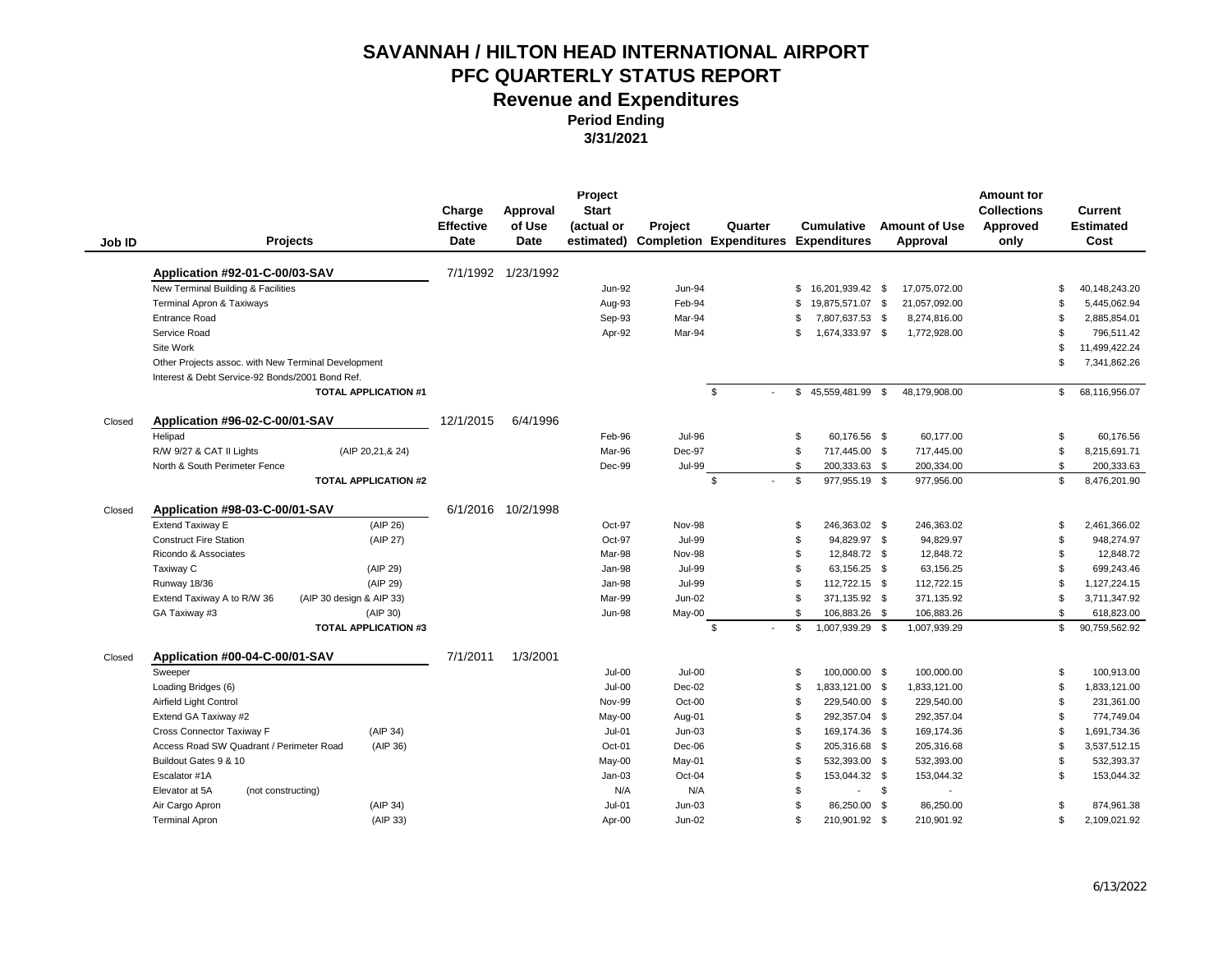**Period Ending** 

**3/31/2021**

| Job ID | <b>Projects</b>                                                        |                             | Charge<br><b>Effective</b><br>Date | Approval<br>of Use<br>Date | Project<br><b>Start</b><br>(actual or<br>estimated) | Project            | Quarter<br><b>Completion Expenditures Expenditures</b> |                | <b>Cumulative</b> | <b>Amount of Use</b><br>Approval | <b>Amount for</b><br><b>Collections</b><br>Approved<br>only |                    | Current<br><b>Estimated</b><br>Cost |
|--------|------------------------------------------------------------------------|-----------------------------|------------------------------------|----------------------------|-----------------------------------------------------|--------------------|--------------------------------------------------------|----------------|-------------------|----------------------------------|-------------------------------------------------------------|--------------------|-------------------------------------|
|        | PFC Development, Implementation, & Admin (Ricondo)                     |                             |                                    |                            | Feb-00                                              | Feb-01             |                                                        | \$             | 25,971.74 \$      | 25,971.74                        |                                                             | \$                 | 25,971.74                           |
|        |                                                                        | <b>TOTAL APPLICATION #4</b> |                                    |                            |                                                     |                    | \$                                                     | \$             | 3,838,070.06 \$   | 3,838,070.06                     |                                                             | \$                 | 11,864,783.28                       |
|        |                                                                        |                             |                                    |                            |                                                     |                    |                                                        |                |                   |                                  |                                                             |                    |                                     |
|        | Application #02-05-C-00/01-SAV                                         |                             |                                    | 7/1/2012 1/13/2003         |                                                     |                    |                                                        |                |                   |                                  |                                                             |                    |                                     |
| Closed | PAPI Runways 9 & 36                                                    | (AIP 34)                    |                                    |                            | Dec-02                                              | $Jun-03$           |                                                        | \$             | 8.265.58 \$       | 8,266.00                         |                                                             | \$                 | 82,651.58                           |
|        | AAAE Interactive Training Package                                      | (AIP 34)                    |                                    |                            | May-02                                              | Feb-03             |                                                        | \$             | 38,000.00 \$      | 38,000.00                        |                                                             | \$                 | 380,000.00                          |
|        | <b>Finger Print Machine</b>                                            | (AIP 34)                    |                                    |                            | May-02                                              | Dec-02             |                                                        | \$             | 2,271.50 \$       | 2.272.00                         |                                                             | \$                 | 22.714.50                           |
|        | New Ammo Bunker, Design & Construction                                 | (AIP 36)                    |                                    |                            | $Jul-01$                                            | Dec-06             |                                                        | \$             | 277,777.50 \$     | 277,778.00                       |                                                             | $\mathfrak{L}$     | 3,244,223.29                        |
|        | Purchase 6 Bag Lifts & Installation                                    |                             |                                    |                            | $Jul-01$                                            | Dec-02             |                                                        | \$             | 237,713.66 \$     | 237,714.00                       |                                                             | \$                 | 237,713.66                          |
|        | PFC Administration and Implementation (Ricondo)                        |                             |                                    |                            | Jan-02                                              | $Jun-03$           |                                                        | \$             | 16,000.00 \$      | 16,000.00                        |                                                             | \$                 | 16,000.00                           |
|        | Purchase 4 Used Loading Bridges & Renovate 5                           |                             |                                    |                            | May-02                                              | Dec-04             |                                                        | <sup>\$</sup>  | 910,014.04 \$     | 910,014.00                       |                                                             | $\mathfrak{L}$     | 910,014.04                          |
|        | Flight Information Display System (FIDS)                               |                             |                                    |                            | Dec-01                                              | $Dec-03$           |                                                        | \$             | 764,073.02 \$     | 764,073.00                       |                                                             | \$                 | 764,073.02                          |
|        | South Bag Carousel #1                                                  |                             |                                    |                            | Feb-02                                              | May-03             |                                                        | \$             | 245,519.30 \$     | 245,519.00                       |                                                             | \$                 | 245,519.30                          |
|        | Design & Construct GA Taxiways                                         |                             |                                    |                            | May-02                                              | May-03             |                                                        | $\mathfrak{L}$ | 134,239.73 \$     | 134,240.00                       |                                                             | $\mathbf{\hat{s}}$ | 266,437.92                          |
|        |                                                                        | <b>TOTAL APPLICATION #5</b> |                                    |                            |                                                     |                    | \$                                                     | \$             | 2,633,874.33 \$   | 2,633,876.00                     |                                                             | \$                 | 6,169,347.31                        |
|        | Application #06-06-C-00/01-SAV                                         |                             |                                    | 5/1/2013 4/21/2006         |                                                     |                    |                                                        |                |                   |                                  |                                                             |                    |                                     |
| Closed | Relocate Airfield Lighting Controls- ATCT (AIP 38) Closed              |                             |                                    |                            | $Jul-03$                                            | Jul-06             |                                                        | \$             | 10,988.17 \$      | 10,988.00                        |                                                             | \$.                | 219,761.17                          |
|        | General Aviation Connector T/W Phase 1&2 (AIP 39 & 40) Closed          |                             |                                    |                            | Feb-04                                              | Dec-06             |                                                        | \$             | 75,138.05 \$      | 75,138.00                        |                                                             | \$                 | 2,692,257.50                        |
|        | Runway Safety Area Improvements (AIP 39) Closed                        |                             |                                    |                            | Apr-04                                              | Sep-06             |                                                        | \$             | 6,717.96 \$       | 6,717.96                         |                                                             | \$                 | 270,222.28                          |
|        | Airfield Lighting Improvements-Vault (Phase1 & 2) (AIP 39 & 40) Closed |                             |                                    |                            | Apr-04                                              | Sep-06             |                                                        | \$             | 195,669.89 \$     | 195,669.89                       |                                                             | \$                 | 547,755.77                          |
|        | Terminal Expansion- Design & Construction (AIP 39 & 40, 44) closed     |                             |                                    |                            | Mar-04                                              | Aug-07             |                                                        | \$             | 1,263,503.57 \$   | 1,263,503.57                     |                                                             | $\mathfrak{L}$     | 14,237,406.00                       |
|        | Apron Expansion- Design & Construction (AIP 40 & 43) closed            |                             |                                    |                            | Jun-04                                              | Apr-08             |                                                        | \$             | 645.090.36 \$     | 645.090.36                       |                                                             | \$                 | 2,514,675.00                        |
|        | Loading Bridges (6) and Bag Lifts (4) Closed                           |                             |                                    |                            | Jun-04                                              | Jan-08             |                                                        | \$             | 2,026,808.94 \$   | 2,026,808.94                     |                                                             | $\mathfrak{L}$     | 2,026,808.94                        |
|        | Replace ARFF Bridge (AIP39) Closed                                     |                             |                                    |                            | Apr-04                                              | Dec-06             |                                                        | \$             | 16,320.40 \$      | 16,320.00                        |                                                             | \$                 | 586,658.56                          |
|        | Runways Redesignate (AIP 47) Closed                                    |                             |                                    |                            | Aug-07                                              | Apr-08             |                                                        | \$             | 66,086.66 \$      | 66,086.66                        |                                                             | \$                 | 76,050.00                           |
|        | Relocate Runway 36 Localizer (AIP 41) Closed                           |                             |                                    |                            |                                                     | Sep-06             |                                                        | \$             | 35,208.61 \$      | 35,208.61                        |                                                             | \$                 | 704,169.61                          |
|        | Security Enhancements (AIP 37) Closed                                  |                             |                                    |                            | Aug-06<br>$Jul-03$                                  |                    |                                                        | \$             | 85,865.00 \$      | 85,865.00                        |                                                             | \$                 | 635,865.00                          |
|        | PFC Implementation and Administration. Closed                          |                             |                                    |                            | Feb-04                                              | Sep-06<br>$Dec-05$ |                                                        | \$             | 55,834.11 \$      | 55,834.11                        |                                                             | \$                 | 55,834.11                           |
|        | Taxiway E Milling (AIP 40) Closed                                      |                             |                                    |                            | Oct-05                                              | Dec-06             |                                                        | $\mathfrak{L}$ | 6,867.59 \$       | 6,867.59                         |                                                             | $\mathfrak{L}$     | 81,665.59                           |
|        |                                                                        | <b>TOTAL APPLICATION #6</b> |                                    |                            |                                                     |                    | \$                                                     | \$             | 4,490,099.31 \$   | 4,490,098.69                     |                                                             | \$                 | 24,649,129.53                       |
|        |                                                                        |                             |                                    |                            |                                                     |                    |                                                        |                |                   |                                  |                                                             |                    |                                     |
| Closed | Application #08-07-C-00/01-SAV                                         |                             |                                    | 3/1/2013 6/27/2008         |                                                     |                    |                                                        |                |                   |                                  |                                                             |                    |                                     |
|        | Rehabilitation-Runway Shoulders (closed)                               |                             |                                    |                            | Aug-07                                              | Apr-08             |                                                        | \$             | 21,724.90 \$      | 21,725.00                        |                                                             | \$                 | 502,200.00                          |
|        | PFC Implementation And Administration (closed)                         |                             |                                    |                            | Sep-07                                              | <b>Jul-08</b>      |                                                        | \$             | 47,520.40 \$      | 47,520.00                        |                                                             | \$                 | 47,520.40                           |
|        | Construct Taxiway-SW Quadrant (closed)                                 |                             |                                    |                            | Apr-07                                              | Aug-07             |                                                        | \$             | 45,994.50 \$      | 45,995.00                        |                                                             | \$                 | 966,659.48                          |
| 30367  | Taxiway B Extension (closed)                                           |                             |                                    |                            | Jun-08                                              | Oct-09             |                                                        | \$             | 201,605.01 \$     | 201,605.00                       |                                                             | \$                 | 1,793,558.78                        |
| 30381  | Runway 18/36 Extension-design (closed)                                 |                             |                                    |                            | <b>Jun-08</b>                                       | Dec-08             |                                                        | \$             | 74,111.00 \$      | 74,111.00                        |                                                             | £.                 | 74,111.00                           |
| 30360  | Airport Master Plan                                                    |                             |                                    |                            | Jun-10                                              | $Jan-15$           |                                                        | \$             | 31,250.00 \$      | 31,250.00                        |                                                             | \$                 | 695,705.00                          |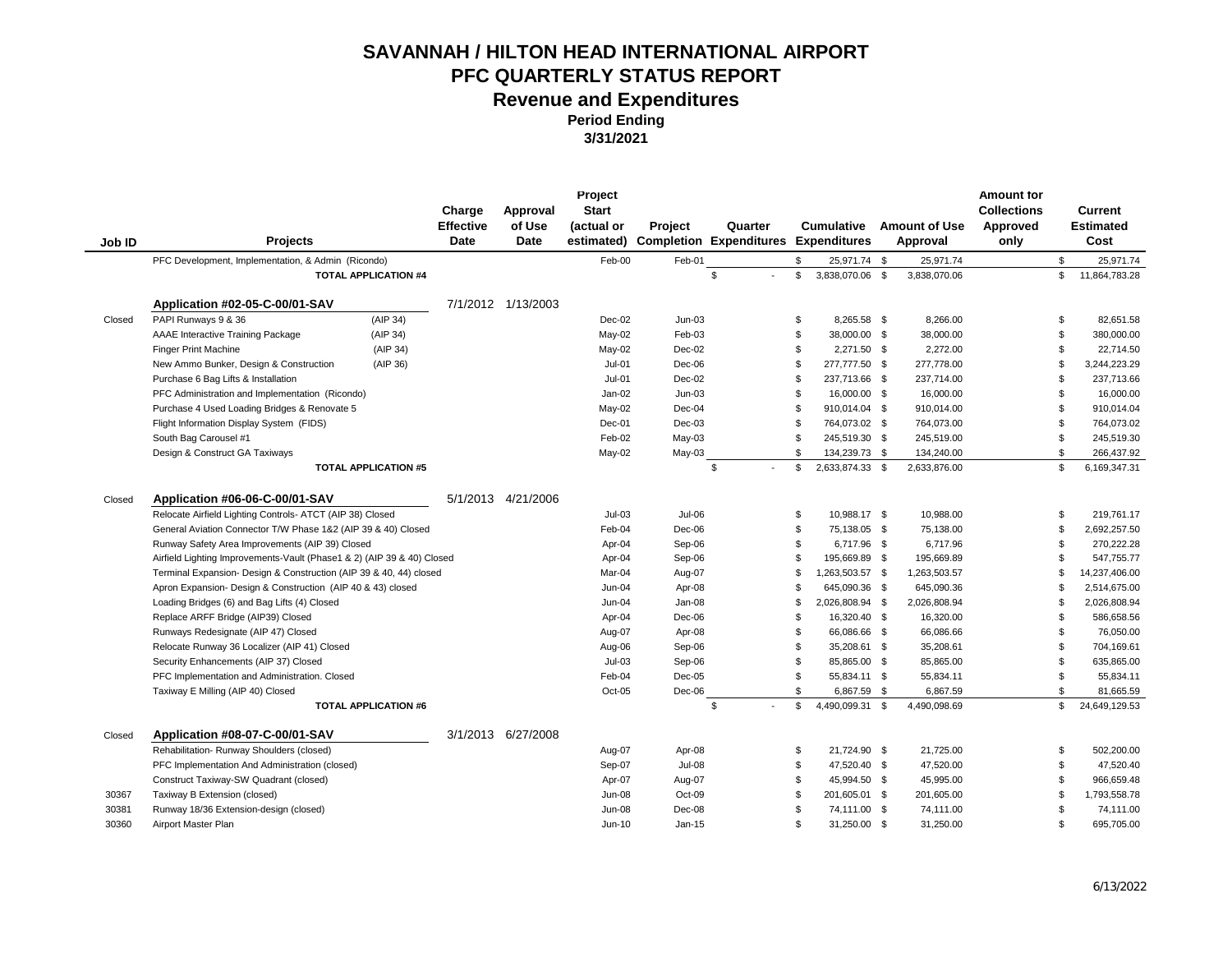**Period Ending** 

**3/31/2021**

|        |                                                              | Charge<br><b>Effective</b> | Approval<br>of Use | Project<br><b>Start</b><br>(actual or | <b>Project</b> | Quarter                            |                | <b>Cumulative</b>   | <b>Amount of Use</b> | <b>Amount for</b><br><b>Collections</b><br>Approved |                | Current<br><b>Estimated</b> |
|--------|--------------------------------------------------------------|----------------------------|--------------------|---------------------------------------|----------------|------------------------------------|----------------|---------------------|----------------------|-----------------------------------------------------|----------------|-----------------------------|
| Job ID | <b>Projects</b>                                              | <b>Date</b>                | Date               |                                       |                | estimated) Completion Expenditures |                | <b>Expenditures</b> | Approval             | only                                                |                | Cost                        |
| 30400  | Cool AirSystem to 9 Jet Bridges (closed)                     |                            |                    | Jan-09                                | $Dec-09$       |                                    | \$             | 110,219.00 \$       | 110,219.00           |                                                     | \$             | 110,219.33                  |
| 30378  | Taxiway C-2 (closed)                                         |                            |                    | Jul-08                                | Sep-09         |                                    | \$             | 241,009.97 \$       | 241,010.00           |                                                     | \$             | 245,874.48                  |
| 30382  | ALP Update (closed)                                          |                            |                    | <b>Jun-08</b>                         | Sep-09         |                                    | \$             | 161,065.00 \$       | 161,065.00           |                                                     | \$             | 161,081.92                  |
| 30391  | Bio Scrypt 15 Boarding Bridges Doors (closed)                |                            |                    | Oct-08                                | Oct-09         |                                    | \$             | 152,655.25 \$       | 152,655.00           |                                                     | \$             | 152,655.25                  |
|        | Update Main Communication 800 MTZ System to Digital (closed) |                            |                    | Jun-08                                | Dec-08         |                                    | \$             | 223,702.95 \$       | 223.703.00           |                                                     | $\mathfrak{L}$ | 223,702.95                  |
| 30399  | NAVAID Ph1                                                   |                            |                    | Jun-09                                | Dec-12         |                                    | \$             | 437,776.48 \$       | 437,776.00           |                                                     | \$             | 437,776.48                  |
|        | <b>TOTAL APPLICATION #7</b>                                  |                            |                    |                                       |                | \$                                 | \$             | 1,748,634.46 \$     | 1,748,634.00         |                                                     | \$             | 5,411,065.07                |
|        | Application #10-08-C-00/01-SAV                               |                            | 1/1/2015 3/17/2011 |                                       |                |                                    |                |                     |                      |                                                     |                |                             |
|        | Asphalt Pavement Replacement - Runway 19/1                   |                            |                    | Jun-08                                | Mar-09         |                                    | \$             | 69,378.89 \$        | 69.379.00            |                                                     | \$             | 1,387,577.00                |
| 30390  | Construct Taxiway-A                                          |                            |                    | Aug-09                                | $Dec-10$       |                                    | \$             | 169,811.81 \$       | 179,991.00           |                                                     | \$             | 2,545,207.00                |
|        | Rehabilitate T/W B2, Norht end of T/W B, T/W C, T/W E1       |                            |                    | Apr-09                                | Aug-09         |                                    | \$             | 18,475.67 \$        | 18,475.00            |                                                     | \$             | 695,929.00                  |
| 30351  | GA Connector T/W and Site Development of North Terminal      |                            |                    | Jun-10                                | $Jun-11$       |                                    | \$             | 487,798.00 \$       | 682,861.00           |                                                     | \$             | 3,534,881.66                |
| 30407  | <b>Terminal Entrance Walkways</b>                            |                            |                    | Aug-09                                | $Jun-11$       |                                    | \$             | 30,074.00 \$        | 30,074.00            |                                                     | \$             | 131,592.00                  |
| 30435  | GA Taxiway 4 & 5 Shoulder Edge Lights                        |                            |                    | Aug-09                                | May-10         |                                    | $\mathfrak{L}$ | 18,639.00 \$        | 18,639.00            |                                                     | \$             | 402,234.00                  |
|        | PFC Implementation And Administration                        |                            |                    | Oct-09                                | Mar-11         |                                    | \$             | 27,920.87 \$        | 28,000.00            |                                                     | $\mathfrak{L}$ | 27,920.87                   |
| 30439  | <b>EA North Development</b>                                  |                            |                    | Feb-10                                | May-11         |                                    | \$             | 18,982.31 \$        | 19,482.00            |                                                     | \$             | 393,381.43                  |
| 30440  | Surface Painted Holding Position Signs                       |                            |                    | Dec-09                                | $Dec-10$       |                                    | \$             | 185,019.50 \$       | 210,950.00           |                                                     | \$             | 185,020.00                  |
| 30442  | Two Valet Bag Belts Systems                                  |                            |                    | Apr-10                                | Dec-11         |                                    | \$             | 61,000.00 \$        | 75,000.00            |                                                     | \$             | 61,000.00                   |
| 30446  | <b>AOA Obstruction Survey</b>                                |                            |                    | Jun-11                                | Dec-11         |                                    | \$             | 50,000.00 \$        | 50,000.00            |                                                     | \$             | 74,730.00                   |
| 30401  | CCTV System Replacement                                      |                            |                    | May-10                                | $Dec-12$       |                                    | \$             | 922,520.00 \$       | 922,520.00           |                                                     | \$             | 1,130,418.00                |
| 30488  | IET Upgrade (eCISTM)                                         |                            |                    | $Jan-12$                              | Dec-12         |                                    | \$             | $\sim 100$          | \$<br>150,000.00     |                                                     | \$             | 150,000.00                  |
| 30466  | PC Air Hose Upgrade (5 Borading Brides)                      |                            |                    | $Jan-12$                              | Dec-11         |                                    | \$             | 210,000.00 \$       | 210,000.00           |                                                     | \$             | 210,000.00                  |
| 30452  | PA System Replacement                                        |                            |                    | Jun-11                                | Jun-12         |                                    | \$             | 275,880.00 \$       | 275,880.00           |                                                     | \$             | 324,565.00                  |
| 30447  | Runway 10-28 Re-lighting                                     |                            |                    | Jun-11                                | Dec-11         |                                    | \$             | 41,257.00 \$        | 41,257.00            |                                                     | \$             | 196,093.91                  |
|        | Site Mitigation                                              |                            |                    | Nov-10                                | Dec-11         |                                    | \$             |                     |                      | \$<br>60,000.00 \$                                  |                | 1,211,186.44                |
|        | Realign & Construct Gulfstream Road-Construction             |                            |                    | Jun-11                                | Dec-12         |                                    | \$             |                     |                      | \$<br>72,194.00 \$                                  |                | 2,018,544.00                |
|        | Taxiway A Extension North-Construction                       |                            |                    | Jun-11                                | $Dec-12$       |                                    | $\mathfrak{L}$ |                     |                      | \$<br>2,781,665.00 \$                               |                | 16,899,687.97               |
|        | <b>Electrical Vault</b>                                      |                            |                    | Jun-11                                | Dec-12         |                                    |                |                     |                      | \$<br>20,200.00 \$                                  |                | 609,717.28                  |
|        | Taxiway H -Construction                                      |                            |                    | Jun-11                                | Dec-12         |                                    |                |                     |                      | \$<br>668,000.00 \$                                 |                | 6,079,271.29                |
|        | Storm Water Update                                           |                            |                    | <b>Nov-10</b>                         | Jun-12         |                                    |                |                     |                      | \$<br>16,250.00 \$                                  |                | 302,475.00                  |
|        | Realign & Construct Gulfstream Road-Design                   |                            |                    | <b>Nov-10</b>                         | Jun-12         |                                    |                |                     |                      | \$<br>5,474.00 \$                                   |                | 733,290.00                  |
|        | Taxiway A Extension North-Design                             |                            |                    | <b>Nov-10</b>                         | $Jun-12$       |                                    |                |                     |                      | \$<br>39,690.00 \$                                  |                | 125,229.00                  |
|        | <b>Electrical Vault-Design</b>                               |                            |                    | <b>Nov-10</b>                         | Jun-12         |                                    |                |                     |                      | \$<br>2,053.00 \$                                   |                | 41,000.00                   |
|        | Taxiway H -Design                                            |                            |                    | <b>Nov-10</b>                         | $Jun-12$       |                                    |                |                     |                      | \$<br>21,214.00 \$                                  |                | 375,688.00                  |

**TOTAL APPLICATION #8**  $\qquad \qquad \qquad$  5 2,586,757.05 \$ 2,982,508.00 \$ 3,686,740.00 \$ 39,846,638.85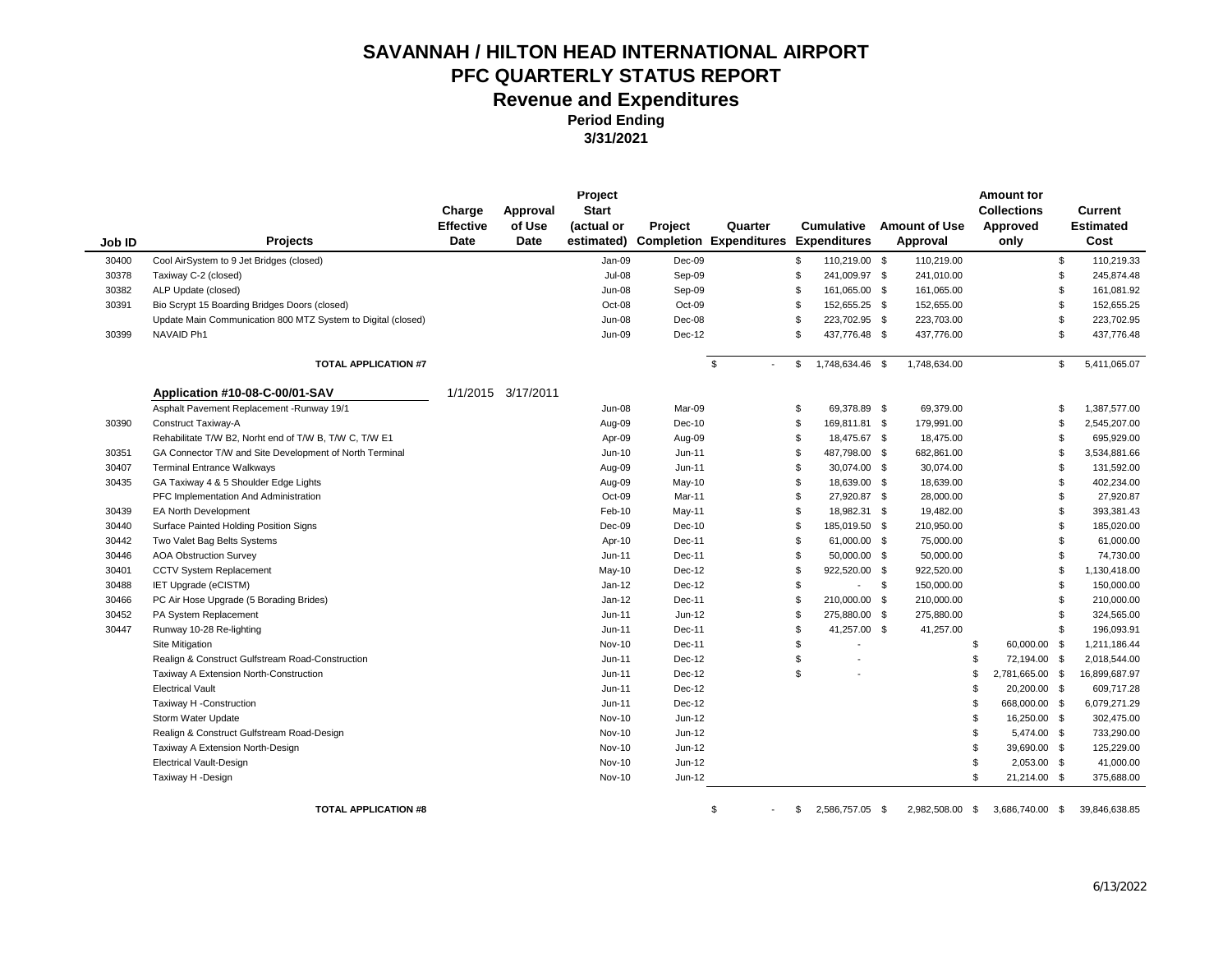| Job ID      | <b>Projects</b>                                     | Charge<br><b>Effective</b><br><b>Date</b> | Approval<br>of Use<br>Date | Project<br><b>Start</b><br>(actual or | Project  | Quarter<br>estimated) Completion Expenditures Expenditures |                | <b>Cumulative</b>        | <b>Amount of Use</b><br>Approval | <b>Amount for</b><br><b>Collections</b><br>Approved<br>only |                | Current<br><b>Estimated</b><br>Cost |
|-------------|-----------------------------------------------------|-------------------------------------------|----------------------------|---------------------------------------|----------|------------------------------------------------------------|----------------|--------------------------|----------------------------------|-------------------------------------------------------------|----------------|-------------------------------------|
|             | Application #12-09-C-00-SAV                         | 12/1/2016                                 | 9/24/2012                  |                                       |          |                                                            |                |                          |                                  |                                                             |                |                                     |
| 30451       | Site Mitigation                                     |                                           |                            | Nov-10                                | Dec-11   |                                                            | \$             | 60,000.00 \$             | 60,000.00                        |                                                             | \$             | 1,211,186.44                        |
| 30441       | Realign & Construct Gulfstream Road-Construction    |                                           |                            | Jun-11                                | Dec-12   |                                                            | \$             | 55,033.00 \$             | 72,194.00                        |                                                             | \$             | 2,018,544.00                        |
| 30456       | Taxiway A Extension North-Construction              |                                           |                            | $Jun-11$                              | Dec-12   |                                                            | \$             | 1,953,739.02 \$          | 2,781,665.00                     |                                                             | \$             | 16,899,687.97                       |
| 30455       | <b>Electrical Vault</b>                             |                                           |                            | Jun-11                                | Dec-12   |                                                            | \$             | 20,200.00 \$             | 20,200.00                        |                                                             | \$             | 609,717.28                          |
| 30457       | Taxiway H -Construction                             |                                           |                            | $Jun-11$                              | Dec-12   |                                                            | \$             | 607,928.00 \$            | 668,000.00                       |                                                             | \$             | 6,079,271.29                        |
| 30439       | Storm Water Update                                  |                                           |                            | <b>Nov-10</b>                         | Jun-12   |                                                            |                |                          | \$<br>16,250.00                  |                                                             | \$             | 302,475.00                          |
| 30439       | Realign & Construct Gulfstream Road-Design          |                                           |                            | <b>Nov-10</b>                         | Jun-12   |                                                            | \$             | $\overline{\phantom{a}}$ | \$<br>5,474.00                   |                                                             | \$             | 733,290.00                          |
| 30439       | Taxiway A Extension North-Design                    |                                           |                            | <b>Nov-10</b>                         | Jun-12   |                                                            | \$             |                          | \$<br>39,690.00                  |                                                             | \$             | 125,229.00                          |
| 30439       | <b>Electrical Vault-Design</b>                      |                                           |                            | <b>Nov-10</b>                         | Jun-12   |                                                            | \$             | $\overline{\phantom{a}}$ | \$<br>2,053.00                   |                                                             | \$             | 41,000.00                           |
| 30439       | Taxiway H -Design                                   |                                           |                            | Nov-10                                | Jun-12   |                                                            | \$             | $\overline{\phantom{a}}$ | \$<br>21,214.00                  |                                                             | \$             | 375,688.00                          |
| 30439       | Traffic Survey - Design NAD                         |                                           |                            | <b>Nov-10</b>                         | Jun-12   |                                                            |                |                          | \$<br>1,428.00                   |                                                             | \$             | 33,544.23                           |
| 30443/30445 | Terminal Curbside Canopy Expansion                  |                                           |                            | <b>Nov-10</b>                         | Jun-12   |                                                            | \$             | 1,407,899.00 \$          | 1,422,311.00                     |                                                             | \$             | 1,407,899.59                        |
| 30453       | Tree Removal R/W 10 Approach                        |                                           |                            | <b>Nov-10</b>                         | Jun-12   |                                                            | \$             | 155,862.00 \$            | 155,862.00                       |                                                             | \$             | 155,862.00                          |
| 30468       | Implementation & Admin Costs PFC Applications 8 & 9 |                                           |                            | Nov-10                                | Jun-12   |                                                            | \$             | 39,600.00 \$             | 39,600.00                        |                                                             | \$             | 41,118.38                           |
|             | <b>TOTAL APPLICATION #9</b>                         |                                           |                            |                                       |          | \$                                                         | \$             | 4,300,261.02 \$          | 5,305,941.00 \$                  |                                                             | \$             | 30,034,513.18                       |
|             | Application #16-10-C-00-SAV                         | 10/1/2017                                 | 2/5/2016                   |                                       |          |                                                            |                |                          |                                  |                                                             |                |                                     |
| 30310       | Relocate Airfield Maintenance Road                  |                                           |                            | Mar-12                                | Feb-15   |                                                            | \$             | 42,977.94 \$             | 42,978.00                        |                                                             | \$             | 429,728.00                          |
| 30475/30485 | Runway 1 Perimeter Road                             |                                           |                            | Mar-14                                | Dec-14   |                                                            | \$             | 62,557.00 \$             | 62,557.00                        |                                                             | \$             | 832,712.96                          |
| 30497       | Taxiway C Light Replacement                         |                                           |                            | Feb-15                                | Mar-15   |                                                            | \$             | 32,718.45 \$             | 32,718.00                        |                                                             | \$             | 327,158.00                          |
| 30513       | Seal Coat Runway 10-28 Asphalt and Apron Shoulders  |                                           |                            | Jun-15                                | Aug-15   |                                                            | \$             | 29,186.92 \$             | 42,000.00                        |                                                             | \$             | 420,000.00                          |
| 30501       | Runway 28 RSA Improvements and Road Relocations     |                                           |                            | Feb-15                                | Aug-15   |                                                            | \$             | 127,066.00 \$            | 676,202.00                       |                                                             | \$             | 3,020,051.00                        |
| 30502       | In-Line Baggage System                              |                                           |                            | $Jan-16$                              | Mar-17   |                                                            | \$             | 7,379,031.00 \$          | 7,379,031.00                     |                                                             | \$             | 7,379,031.00                        |
| 30517       | Groove Runway 1-19                                  |                                           |                            | Jun-15                                | Aug-15   |                                                            | \$             | 22,053.95 \$             | 79,005.00                        |                                                             | \$             | 790,048.00                          |
| 30506       | PFC Implementation & Administration Costs           |                                           |                            | Nov-14                                | Dec-15   |                                                            | \$             | 23,100.00 \$             | 25,000.00                        |                                                             | \$             | 25,000.00                           |
| 30475/30485 | Add 2 AOA Gates                                     |                                           |                            | Mar-14                                | Dec-14   |                                                            | \$             | 26,954.00 \$             | 26,954.00                        |                                                             | \$             | 358,796.38                          |
| 30475/30485 | Runway 28 Safety Area Improvements                  |                                           |                            | Mar-14                                | $Dec-14$ |                                                            | $\mathfrak{L}$ | 33,430.97 \$             | 33,517.00                        |                                                             | $\mathfrak{L}$ | 446,150.67                          |
| 30523       | Replacement of Boarding Bridges at Gates 7 & 11     |                                           |                            | Nov-15                                | Jan-16   |                                                            | \$             | 1,333,333.00 \$          | 1,333,333.00                     |                                                             | \$             | 1,333,333.00                        |
|             |                                                     |                                           |                            |                                       |          | \$                                                         | \$             | 9,112,409.23 \$          | 9,733,295.00 \$                  |                                                             | \$             | 15,362,009.01                       |
|             | Application #18-11-C-00-SAV                         |                                           | 3/1/2019 12/12/2018        |                                       |          |                                                            |                |                          |                                  |                                                             |                |                                     |
| 30536       | Reconstruct Taxilane GA-3                           |                                           |                            | Aug-16                                | Mar-17   |                                                            | S              | 122,995.00 \$            | 122,995.00                       |                                                             | S              | 1,229,946.00                        |
| 30528       | Reconstruct Taxiway E-1                             |                                           |                            | Aug-16                                | Mar-17   |                                                            | \$             | 130,555.00 \$            | 136,349.00                       |                                                             | \$             | 2,655,171.00                        |
| 30539       | Runway Lighting Upgrades                            |                                           |                            | Aug-16                                | Mar-17   |                                                            | \$             | 58,824.06 \$             | 58,951.00                        |                                                             | \$             | 1,080,621.00                        |
| 30538       | Airfield Signage Upgrades                           |                                           |                            | Aug-16                                | Mar-17   |                                                            | \$             | 58,841.00 \$             | 58,842.00                        |                                                             | \$             | 588,413.00                          |
|             | Install 5 New Jetbridges for Temrinal Expansion     |                                           |                            | Jan-20                                | Dec-20   |                                                            |                |                          | \$<br>4,000,000.00               |                                                             | \$             | 4,000,000.00                        |
| 30542       | Jumbo GA FIS Facility                               |                                           |                            | Feb-18                                | Feb-19   |                                                            | \$             | 700,073.35 \$            | 885,559.00                       |                                                             | \$             | 14,748,944.00                       |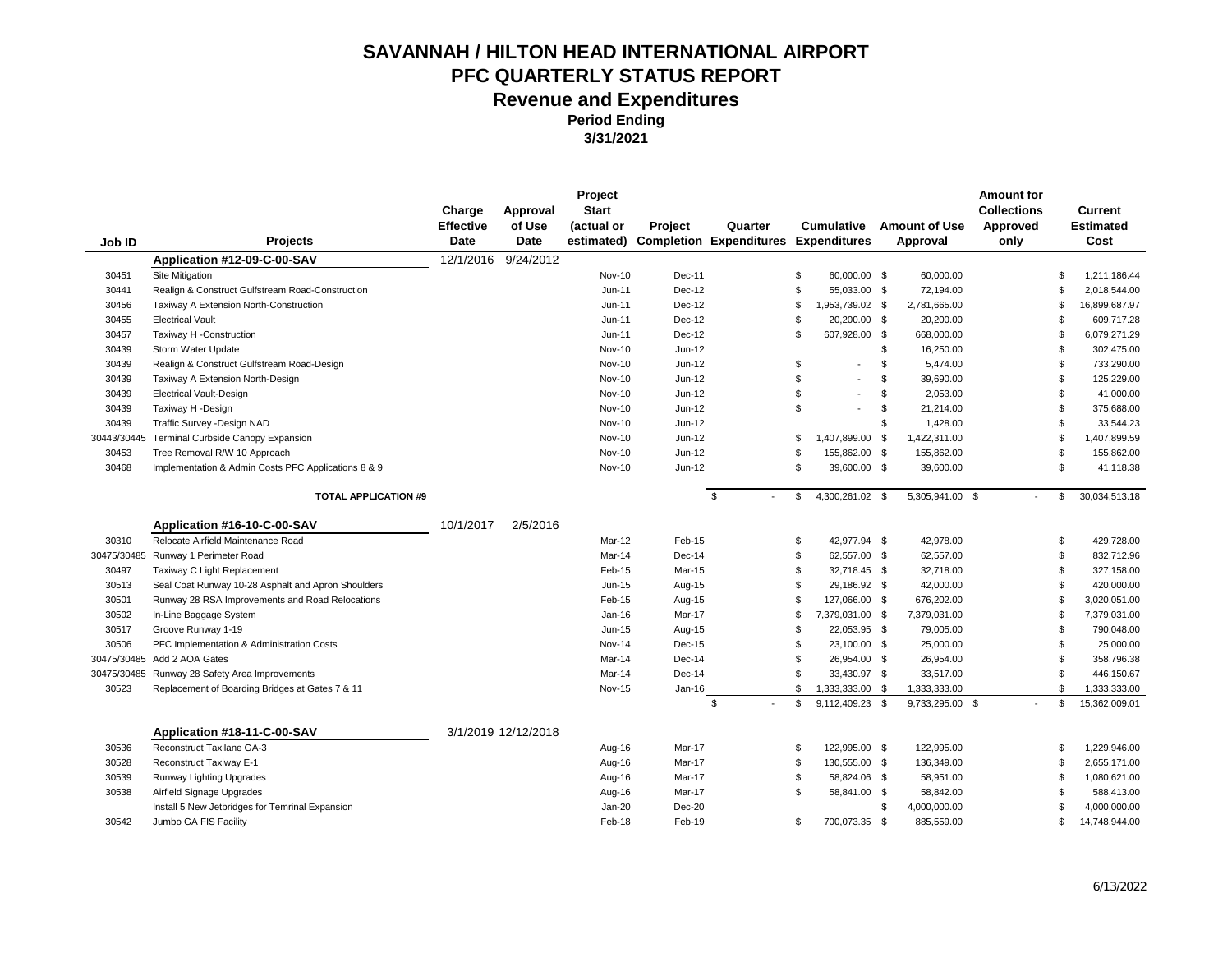**3/31/2021**

|        |                                                      |                  |             | Project      |                |                                |     |                     |      |                      | <b>Amount for</b>        |                  |
|--------|------------------------------------------------------|------------------|-------------|--------------|----------------|--------------------------------|-----|---------------------|------|----------------------|--------------------------|------------------|
|        |                                                      | Charge           | Approval    | <b>Start</b> |                |                                |     |                     |      |                      | <b>Collections</b>       | Current          |
|        |                                                      | <b>Effective</b> | of Use      | (actual or   | <b>Project</b> | Quarter                        |     | <b>Cumulative</b>   |      | <b>Amount of Use</b> | Approved                 | <b>Estimated</b> |
| Job ID | <b>Projects</b>                                      | Date             | <b>Date</b> | estimated)   |                | <b>Completion Expenditures</b> |     | <b>Expenditures</b> |      | Approval             | only                     | Cost             |
|        | Replace 7 Jetbridge PC Air Units                     |                  |             | Mar-18       | Dec-18         |                                |     |                     |      | 050,000.00           |                          | 1,050,000.00     |
| 30564  | Terminal Apron Expansion                             |                  |             | Jun-19       | <b>Nov-19</b>  |                                | \$. | 761,053.38 \$       |      | 849,195.00           |                          | 8,491,946.00     |
|        | Identity Management System                           |                  |             | Nov-18       | Jul-19         |                                |     |                     | \$   | 200,000.00           |                          | 200,000.00       |
| 50014  | PFC 11 Application Costs                             |                  |             | Nov-17       | Sep-18         |                                |     | 34,298.00 \$        |      | 34.298.00            |                          | 34.298.00        |
|        | Terminal Concourse and Security Checkpoint Expansion |                  |             | Jul-18       | Nov-20         |                                |     | 1.316.118.60 \$     |      | 59.818.508.00        |                          | 77.012.760.00    |
| 30546  | Automated Baggage Handling System Phase II           |                  |             | Jun-18       | Mar-19         |                                |     | 245,591.00 \$       |      | 245,591.00           |                          | 4,911,819.00     |
|        |                                                      |                  |             |              |                | $\overline{\phantom{0}}$       |     | 3.428.349.39        | - \$ | 67.460.288.00 \$     | $\overline{\phantom{a}}$ | 116.003.918.00   |

**TOTAL OF APPLICATIONS 1 - 11** \$ - \$ 79,683,831.32 \$ 148,358,514.04 \$ 3,686,740.00 \$ 416,694,125.12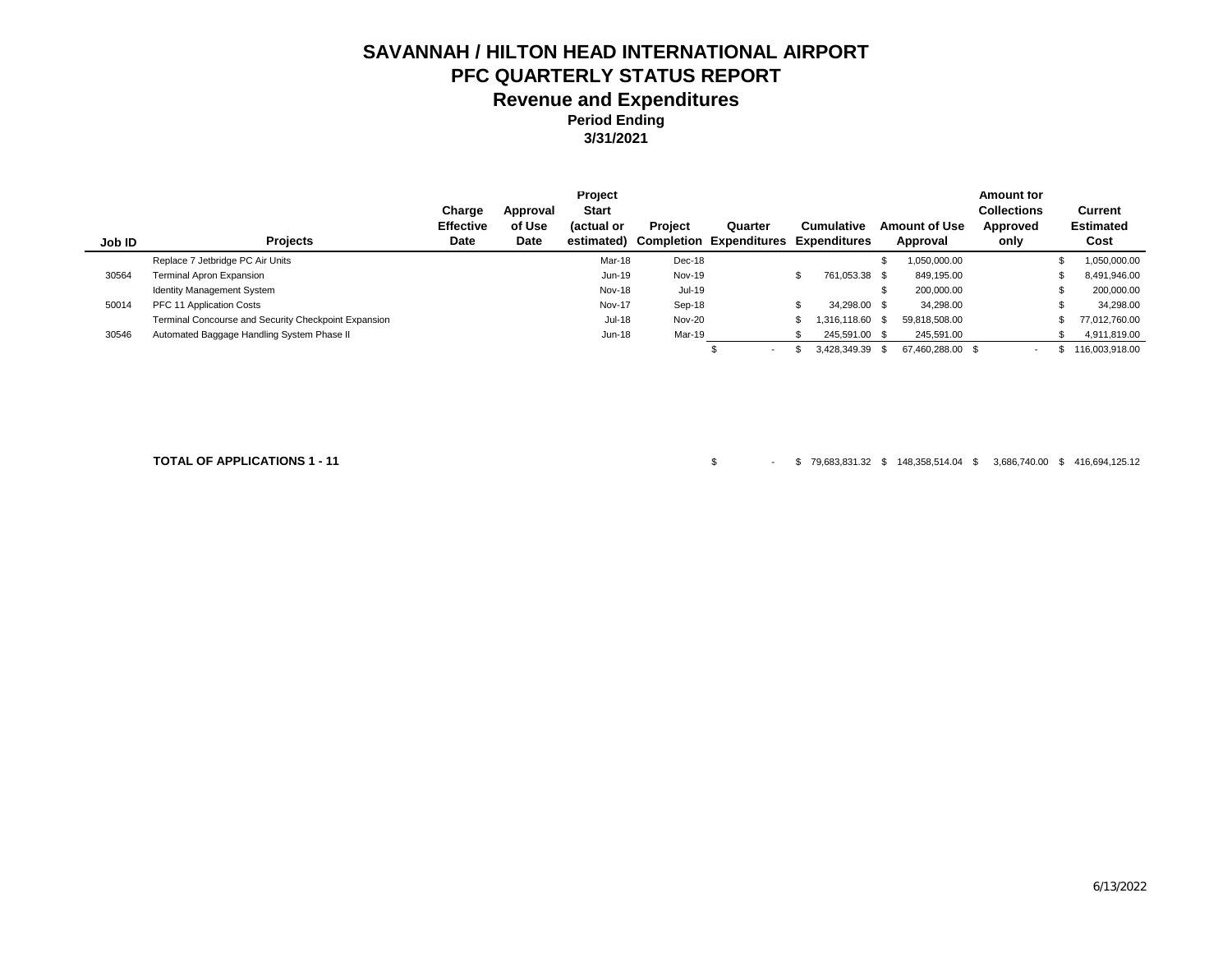|                                                            | <b>QUARTERLY</b>   | <b>2021 YTD</b>    | <b>CUMULATIVE</b>  |
|------------------------------------------------------------|--------------------|--------------------|--------------------|
|                                                            | <b>COLLECTIONS</b> | <b>COLLECTIONS</b> | <b>COLLECTIONS</b> |
| <b>TOTAL AIRLINE RECEIPTS</b>                              | \$582,587.95       | \$582,587.95       | \$90,334,211.58    |
| <b>INTEREST EARNED</b>                                     | \$527.53           | \$527.53           | \$844,594,29       |
|                                                            |                    |                    |                    |
| <b>EXPENDITURES BY PROJECT</b>                             |                    |                    |                    |
| <b>GILBERT SOUTHERN - APRON</b>                            |                    |                    | (\$316,549.00)     |
| DUNN CONST. IN #3,6,7, 10-17                               |                    |                    | (\$780,771.00)     |
| <b>PALMETTO PILE DRIVING</b>                               |                    |                    | (\$221,394.84)     |
| <b>MONTGOMERY ELEVATORS INV. #1-6, 10-11</b>               |                    |                    | (\$394,000.00)     |
| <b>CONSULTANT/PROFESSIONAL FEES</b>                        |                    |                    | (\$581, 241.94)    |
| <b>FEDERAL SIGN INVOICE #1</b>                             |                    |                    | (\$27,995.00)      |
| <b>HIGGERSON INVOICE #26</b>                               |                    |                    | (\$298,474.16)     |
| BANK OF NY-DEBT SVC 92 BONDS/2001 Bond Ref./2011 Bond Ref. |                    |                    | (\$42,939,056.07)  |
| <b>HELIPAD</b>                                             |                    |                    | (\$60,176.56)      |
| <b>HNTB AIP 20</b>                                         |                    |                    | (\$34,633.00)      |
| <b>BALLENGER AIP 21</b>                                    |                    |                    | (\$167,577.25)     |
| <b>HEAD INC. INV#1-11 AIP 24</b>                           |                    |                    | (\$515,234.75)     |
| <b>NORTH/SOUTH PERIMETER FENCE - AIP24</b>                 |                    |                    | (\$4,429.07)       |
| <b>NORTH/SOUTH PERIMETER FENCE - NON AIP</b>               |                    |                    | (\$195,904.56)     |
| PHOENIX CONST (SAC REIMB) AIP26 T/W E                      |                    |                    | (\$244,627.81)     |
| <b>FAA AIP26 T/W E CABLES</b>                              |                    |                    | (\$1,735.21)       |
| <b>J.M.MILES AIP27 FIRE STATION INV#1-15</b>               |                    |                    | (\$92,547.42)      |
| <b>WILBUR SMITH AIP 27 FIRE STATION</b>                    |                    |                    | (\$2,282.55)       |
| RICONDO&ASSOC PFC APPLICATION                              |                    |                    | (\$12,848.72)      |
| RC CONSTR INV#1-3 AIP29 T/W C                              |                    |                    | (\$47,019.50)      |
| <b>GREINER (SAC REIMB) AIP29 T/W C</b>                     |                    |                    | (\$3,505.50)       |
| SAC REIMB LABOR-AIP 29 T/W C                               |                    |                    | (\$12,631.25)      |
| <b>S&amp;ME AIP29 R/W 18/36</b>                            |                    |                    | (\$181.45)         |
| <b>RC CONSTR INV#1-7 AIP29 R/W 18/36</b>                   |                    |                    | (\$102,619.25)     |
| GREINER (SAC REIMB) AIP29 R/W 18/36                        |                    |                    | (\$6,695.00)       |
| AAAE (SAC REIMB) AIP29 R/W 18/36 (ANTN)                    |                    |                    | (\$484.00)         |
|                                                            |                    |                    |                    |
| SAC REIMB-LABOR/TESTING AIP29 R/W 18/36                    |                    |                    | (\$2,742.45)       |
| <b>GREINER AIP30 GA TWY #3</b>                             |                    |                    | (\$6,222.00)       |
| <b>S&amp;ME AIP30 GA TWY #3</b>                            |                    |                    | (\$11.00)          |
| ADEL STEEL AIP30 GA TWY #3                                 |                    |                    | (\$50,000.00)      |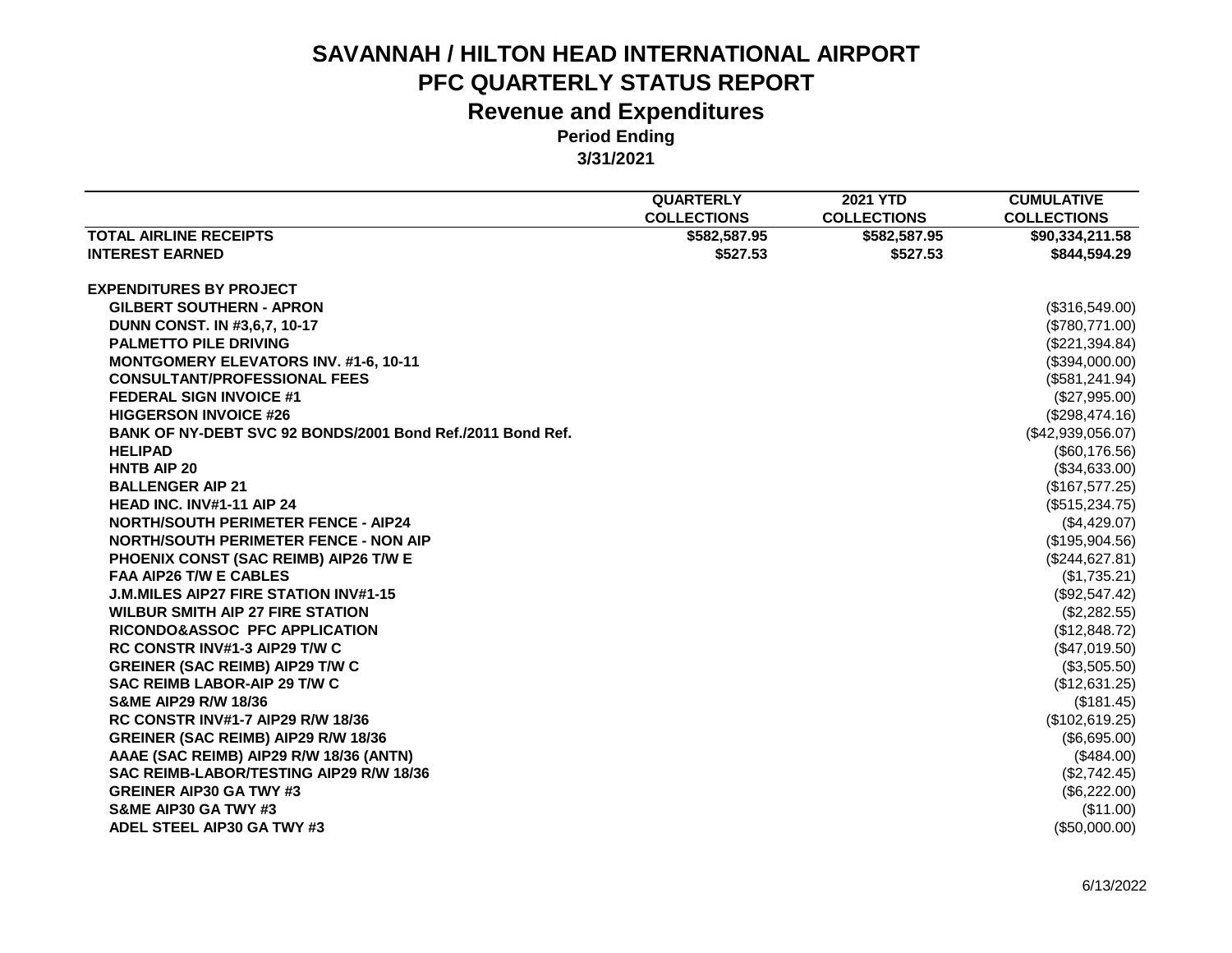|                                                   | <b>QUARTERLY</b>   | <b>2021 YTD</b>    | <b>CUMULATIVE</b>  |
|---------------------------------------------------|--------------------|--------------------|--------------------|
|                                                   | <b>COLLECTIONS</b> | <b>COLLECTIONS</b> | <b>COLLECTIONS</b> |
| RB BAKER AIP30 GA TWY #3 INV 1-8                  |                    |                    | (\$49,025.70)      |
| SAC REIMB-LABOR/ADMIN AIP30 GA TWY #3             |                    |                    | (\$1,624.56)       |
| <b>TWY A-SAC REIMB-LABOR</b>                      |                    |                    | (\$3,711.98)       |
| <b>TWY A-AIP30-GREINER</b>                        |                    |                    | (\$16,777.00)      |
| TWY A-AIP33-URS CORP(GREINER)                     |                    |                    | (\$1,814.00)       |
| TWY A-AIP 33 -TRIANGLE INV#1-13                   |                    |                    | (\$346,832.94)     |
| TWY A-AIP 33-S&ME                                 |                    |                    | (\$2,000.00)       |
| <b>SWEEPER</b>                                    |                    |                    | (\$100,000.00)     |
| <b>AIRFIELD LIGHT CONTROL</b>                     |                    |                    | (\$229,540.00)     |
| TERMINAL APRON-AIP 33-TRIANGLE INV#4-10           |                    |                    | (\$144, 423.79)    |
| <b>TERMINAL APRON-AIP 33-URS</b>                  |                    |                    | (\$652.00)         |
| <b>TERMINAL APRON-AIP 33-S&amp;ME</b>             |                    |                    | (\$987.40)         |
| <b>TERMINAL APRON-AIP 33-SAC REIMB</b>            |                    |                    | (\$64,838.73)      |
| <b>BUILDOUT GATE 9 &amp; 10-SAC REIMB</b>         |                    |                    | (\$532,393.00)     |
| GA TWY #2-TRIANGLE INV#8-10                       |                    |                    | (\$110,404.58)     |
| <b>GA TWY #2-URS</b>                              |                    |                    | (\$2,390.00)       |
| <b>GA TWY #2-S&amp;ME</b>                         |                    |                    | (\$1,180.00)       |
| <b>GA TWY #2-SAC REIMB</b>                        |                    |                    | (\$178,382.46)     |
| <b>LOADING BRIDGES (PURCHASE 6 FMC)</b>           |                    |                    | (\$829,959.50)     |
| <b>LOADING BRIDGES FMC (REIMB SAC)</b>            |                    |                    | (\$1,003,161.50)   |
| RICONDO & ASSOC. - PFC APPLICATION #4-REIMB SAC   |                    |                    | (\$25,971.74)      |
| T/W "F" AIP 34 - SHAMROCK                         |                    |                    | (\$158,500.66)     |
| <b>T/W "F" AIP 34 - URS</b>                       |                    |                    | (\$1,786.45)       |
| <b>T/W "F" AIP 34 - S &amp; ME</b>                |                    |                    | (\$1,188.25)       |
| T/W "F" AIP 34 - REIMB SAC                        |                    |                    | (\$7,699.00)       |
| AIR CARGO APRON AIP 34 - SHAMROCK                 |                    |                    | $(\$83,354.04)$    |
| AIR CARGO APRON AIP 34 - URS                      |                    |                    | (\$595.15)         |
| AIR CARGO APRON AIP 34 - S & ME                   |                    |                    | (\$395.75)         |
| AIR CARGO APRON AIP 34 - REIMB SAC                |                    |                    | (\$1,905.06)       |
| <b>PAPI AIP 34 - SHAMROCK</b>                     |                    |                    | (\$8,265.58)       |
| RICONDO & ASSOC. - PFC APPLICATION #5-REIMB SAC   |                    |                    | (\$16,000.00)      |
| AAAE INTERACTIVE TRAINING - REIMB. SAC (APPL. #5) |                    |                    | (\$38,000.00)      |
| FINGERPRINT MACHINE - REIMB. SAC (APPL. #5)       |                    |                    | (\$2,271.50)       |
| SO. BAGGAGE CAROUSEL - REIMB. SAC (APPL. #5)      |                    |                    | (\$245,519.30)     |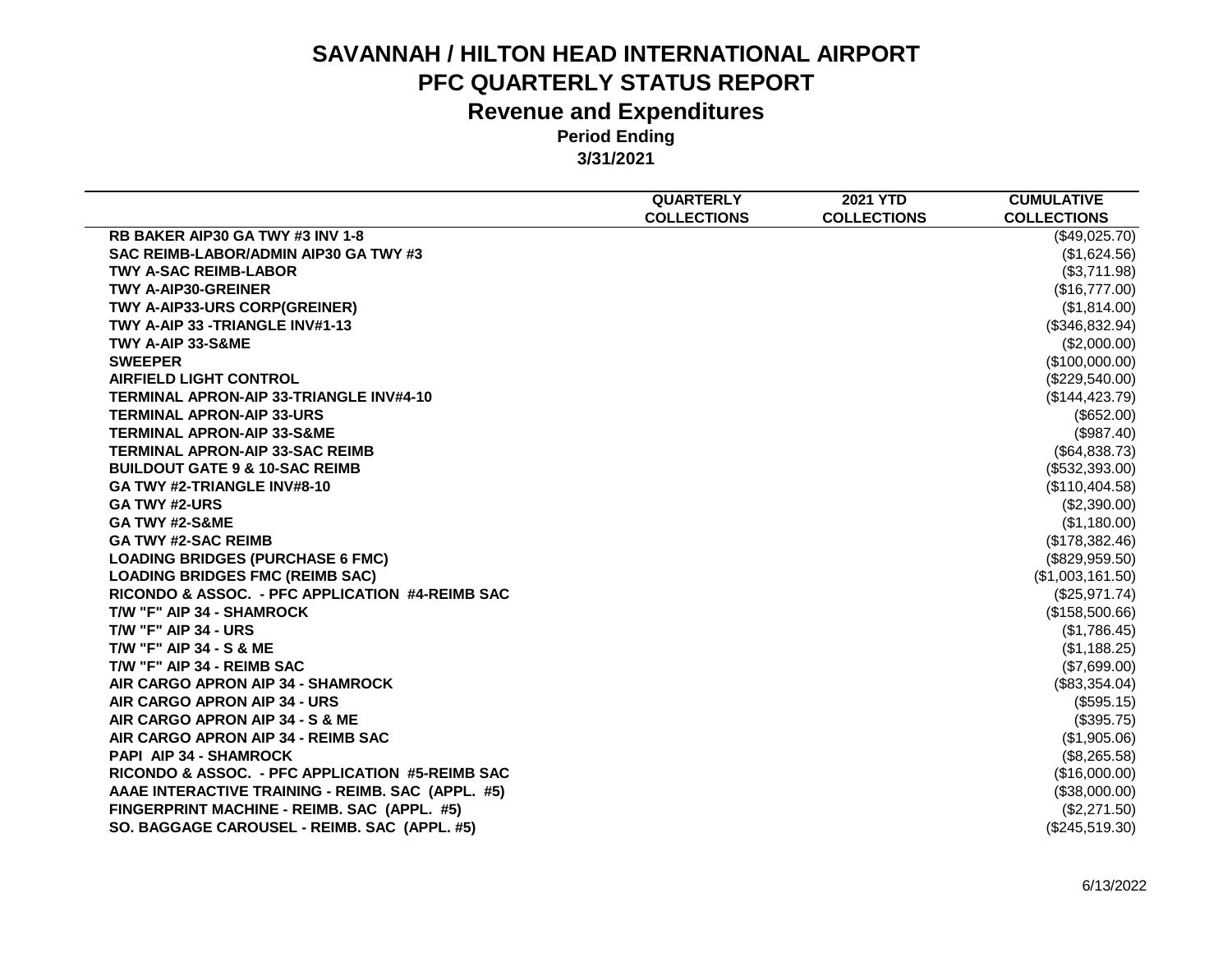|                                                                                 | <b>QUARTERLY</b>   | <b>2021 YTD</b>    | <b>CUMULATIVE</b>  |
|---------------------------------------------------------------------------------|--------------------|--------------------|--------------------|
|                                                                                 | <b>COLLECTIONS</b> | <b>COLLECTIONS</b> | <b>COLLECTIONS</b> |
| VALET BAG LIFTS - REIMB. SAC (APPL. #5)                                         |                    |                    | (\$237,713.66)     |
| AMMO BUNKER AIP 36 - OGEECHEE RIVER MITIGATION                                  |                    |                    | (\$23,920.00)      |
| AMMO BUNKER AIP 36 - R. B. BAKER                                                |                    |                    | (\$230,105.16)     |
| AMMO BUNKER AIP 36 - REIMB. SAC                                                 |                    |                    | (\$23,720.34)      |
| <b>AMMO BUNKER AIP 36 - MACTEC</b>                                              |                    |                    | (\$32.00)          |
| SW QUAD ACCESS ROAD AIP 36 - R. B. BAKER                                        |                    |                    | (\$172, 116.50)    |
| SW QUAD ACCESS ROAD AIP 36 - REIMB SAC                                          |                    |                    | (\$32,210.18)      |
| SW QUAD ACCESS ROAD AIP 36 - URS                                                |                    |                    | (\$990.00)         |
| <b>ESCALATOR #1A (APPL. #4)</b>                                                 |                    |                    | (\$148, 817.72)    |
| ESCALATOR #1A (APPL. #4) REIMB SAC                                              |                    |                    | (\$4,226.60)       |
| PURCHASE / RENOVATE LOADING BRIDGES (APPL. #5)                                  |                    |                    | (\$909, 987.62)    |
| PURCHASE / RENOVATE LOADING BRIDGES REIMB SAC                                   |                    |                    | (\$26.42)          |
| FLIGHT INFORMATION DISPLAY SYSTEM (APPL. #5)                                    |                    |                    | (\$764,073.02)     |
| <b>DESIGN &amp; CONSTRUCT GA TAXIWAYS (APPL. #5)</b>                            |                    |                    | (\$134,239.73)     |
| Relocate Airfield Lighting Controls- ATCT AIP 38 - SAC REIMB                    |                    |                    | (\$10,988.17)      |
| <b>General Aviation Connector Taxiways (AIP 39+40)-R.B.BAKER</b>                |                    |                    | (\$3,938.44)       |
| General Aviation Connector Taxiways (AIP 39+40)-URS                             |                    |                    | (\$249.77)         |
| General Aviation Connector Taxiways (AIP 39+40)-SAC REIMB.                      |                    |                    | (\$70,949.84)      |
| Runway Safety Area Impr. (AIP 39)-R.B BAKER (APPL #6)                           |                    |                    | (\$703.29)         |
| Runway Safety Area Impr. (AIP 39)-SAC REIMB. (APPL #6)                          |                    |                    | (\$6,014.67)       |
| Airfield Lighting Impr.-Vault (Phase1&2)-BAKER (AIP39&40)                       |                    |                    | (\$692.42)         |
| Airfield Lighting Impr.-Vault (Phase1&2)-CHOATE (AIP39&40)                      |                    |                    | (\$8,100.13)       |
| Airfield Lighting Impr.-Vault (Phase1&2)-SAC REIMB PFC OVERPD Choate.(AIP39&40) |                    |                    | \$1,302.63         |
| Airfield Lighting Impr.-Vault (Phase1&2)-SAC REIMB                              |                    |                    | (\$188, 179.97)    |
| Terminal Expansion (AIP 40)- RUTH & DUN. (APPL #6)                              |                    |                    | (\$3,825.05)       |
| Terminal Expansion (AIP 40)-SAC REIMB. (APPL #6)                                |                    |                    | (\$294,405.68)     |
| Terminal Expansion (AIP 40)-CHOATE (APPL #6)                                    |                    |                    | (\$926,094.68)     |
| Terminal Expansion (AIP 40)-GRIFFIN (APPL #6)                                   |                    |                    | (\$1,037.00)       |
| Terminal Expansion (AIP 40)- BMW ARCHITE (APPL #6)                              |                    |                    | (\$718.00)         |
| Terminal Expansion (AIP 40)-SAC reimb. For BMW ARCHITE (APPL #6)                |                    |                    | $(\$895.50)$       |
| Terminal Expansion (AIP 40)-URS (APPL #6)                                       |                    |                    | (\$25,631.07)      |
| Terminal Expansion (AIP 40)-BLDG & EARTH (APPL #6)                              |                    |                    | (\$2,728.00)       |
| Terminal Expansion (AIP 40)-ALLTEL SYSTEM GROUP (APPL #6)                       |                    |                    | (\$7,354.50)       |
| Terminal Expansion (AIP 40)-skinner nurseries (APPL #6)                         |                    |                    | (\$350.00)         |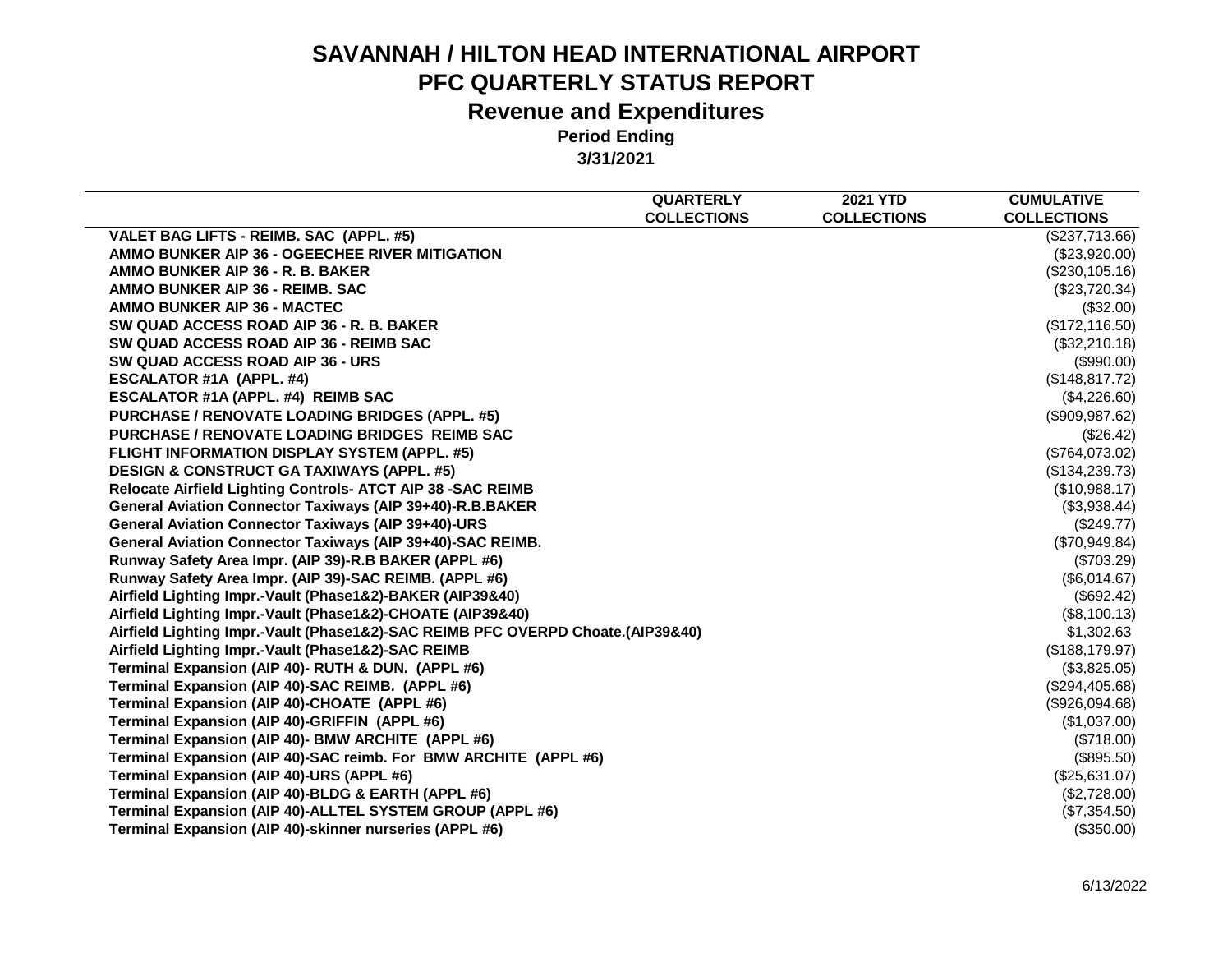|                                                                     | <b>QUARTERLY</b>   | <b>2021 YTD</b>    | <b>CUMULATIVE</b>  |
|---------------------------------------------------------------------|--------------------|--------------------|--------------------|
|                                                                     | <b>COLLECTIONS</b> | <b>COLLECTIONS</b> | <b>COLLECTIONS</b> |
| Terminal Expansion (AIP 40) home depo (plants) (APPL #6)            |                    |                    | (\$464.09)         |
| Apron Expansion (AIP 40)-SAC REIMB. (APPL #6)                       |                    |                    | (\$157,087.33)     |
| Apron Expansion (AIP 40)-URS (APPL #6)                              |                    |                    | (\$1,619.20)       |
| Apron Expansion (AIP 40)-RC Construction (APPL #6)                  |                    |                    | (\$486,383.83)     |
| Loading Bridges (6) and Bag Lifts (4) (APPL #6) FMC                 |                    |                    | (\$1,990,246.73)   |
| Loading Bridges (6) and Bag Lifts (4) (APPL #6) REIMB SAC           |                    |                    | (\$36,562.21)      |
| Replace ARFF Bridge (AIP39)-R.B BAKER (APPL #6)                     |                    |                    | (\$1,671.01)       |
| Replace ARFF Bridge (AIP39)-SAC REIMB. (APPL #6)                    |                    |                    | (\$14,649.39)      |
| <b>Runway Redesignation-URS</b>                                     |                    |                    | (\$663.25)         |
| <b>Runway Redesignation- RC CONSTRUCTION</b>                        |                    |                    | (\$29,263.70)      |
| <b>Runway Redesignation- REIMB SAC</b>                              |                    |                    | (\$36,159.71)      |
| <b>Relocate Runway 36 Localizer-URS</b>                             |                    |                    | (\$542.50)         |
| Relocate Runway 36 Localizer-Aubrey Silvey                          |                    |                    | (\$6,087.50)       |
| Relocate Runway 36 Localizer-SAC REIMB                              |                    |                    | (\$28,578.61)      |
| Security Enhancements-SAC REIMB. (APPL #6)                          |                    |                    | (\$72,915.37)      |
| Security Enhancements-Johnson (APPL #6)                             |                    |                    | (\$12,746.00)      |
| Security Enhancements-URS (APPL #6)                                 |                    |                    | (\$203.63)         |
| PFC Implementation and Admin.-SAC REIMB (APPL #6)                   |                    |                    | (\$55,834.11)      |
| Taxiway E Milling (AIP 40)-EAGLE GROOVING (APPL #6)                 |                    |                    | (\$2,945.00)       |
| Taxiway E Milling (AIP 40)- URS (APPL #6)                           |                    |                    | (\$248.25)         |
| Taxiway E Milling (AIP 40)-SAC REIMB. (APPL #6)                     |                    |                    | (\$3,674.34)       |
| <b>Rehabilitate Runway Shoulders-RC Construction-(APPI #7)</b>      |                    |                    | (\$40.37)          |
| Rehabilitate Runway Shoulders-Reimb SAC-(APPI #7)                   |                    |                    | (\$21,684.57)      |
| <b>Construct Taxiway- SW QUAD- REIMB SAC (APPL #7)</b>              |                    |                    | (\$45,994.50)      |
| ALP Update-(APPL #7)-URS                                            |                    |                    | (\$155,419.00)     |
| ALP Update-(APPL #7)-Reimb SAC URS                                  |                    |                    | (\$5,646.00)       |
| <b>Taxiway B Extension (APPL#7)- URS</b>                            |                    |                    | (\$3,264.00)       |
| Taxiway B Extension (APPL#7)- Harbor                                |                    |                    | (\$112,777.01)     |
| Taxiway B Extension (APPL#7)- SAC ck 13511 Reimb PFC fund -Harbor & |                    |                    |                    |
| <b>Reimb SAC</b>                                                    |                    |                    | \$6,821.82         |
| Taxiway B Extension (APPL#7)- Reimb SAC                             |                    |                    | (\$94,669.78)      |
| Taxiway C-2 (APPI#7)- Harbor                                        |                    |                    | (\$214,355.62)     |
| Taxiway C-2 (APPL#7)- SAC ck 13511 Reimb PFC fund -Harbor & Reimb   |                    |                    | (\$24,370.35)      |
| Update main comm system(APPL#7)- Motorola                           |                    |                    | (\$223,702.95)     |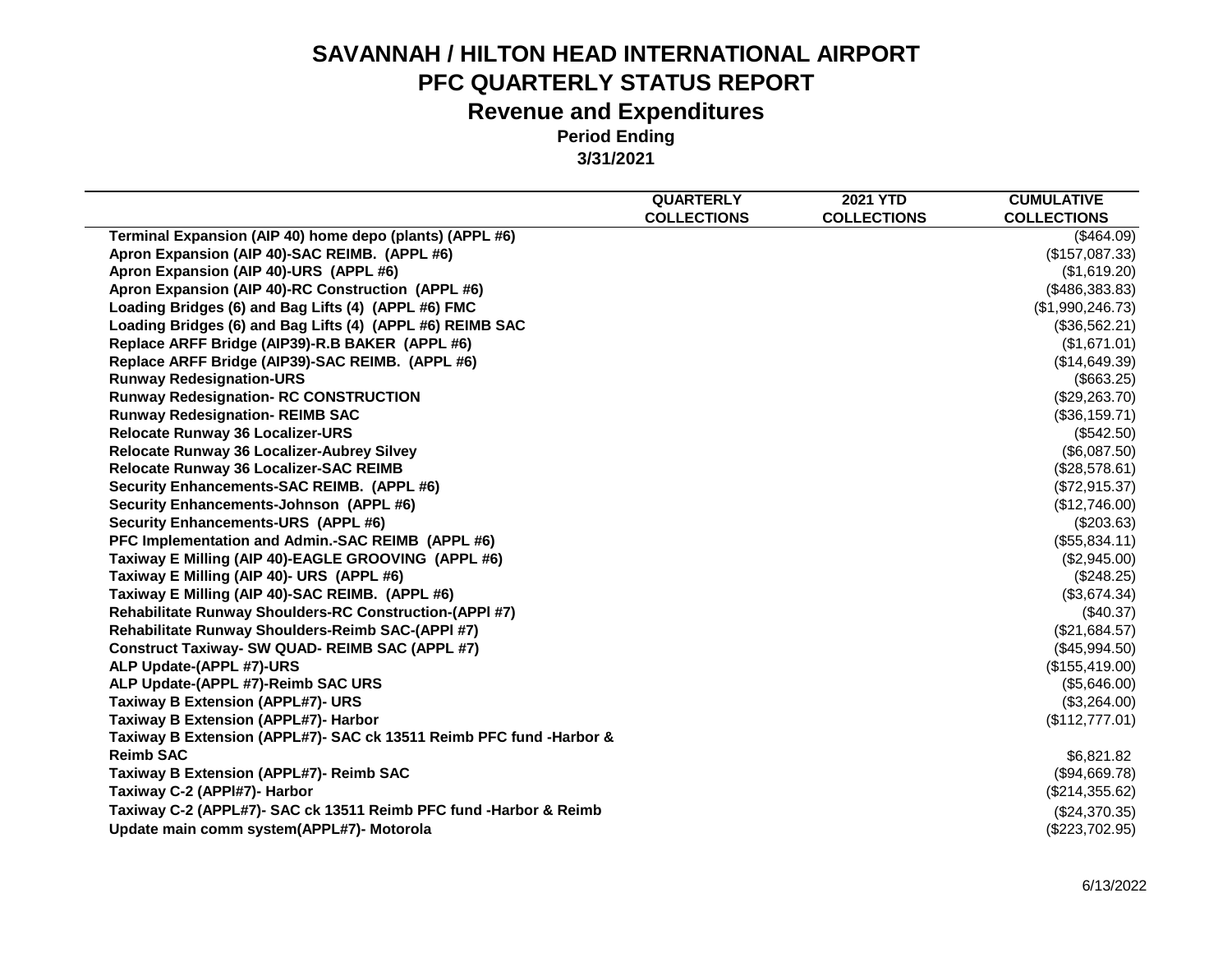|                                                                         | <b>QUARTERLY</b>   | <b>2021 YTD</b>    | <b>CUMULATIVE</b>  |
|-------------------------------------------------------------------------|--------------------|--------------------|--------------------|
|                                                                         | <b>COLLECTIONS</b> | <b>COLLECTIONS</b> | <b>COLLECTIONS</b> |
| PFC Implementation and Admin.-SAC REIMB (APPL #7)                       |                    |                    | (\$47,520.40)      |
| Pre Cool 9- Jet Bridges-Misc City of SAV advertise                      |                    |                    | (\$497.00)         |
| Pre Cool 9- Jet Bridges-reimb. SAC                                      |                    |                    | (\$109,722.00)     |
| <b>Bio Scrypt 15 Boarding Bridges Doors- Johnson Control</b>            |                    |                    | (\$144,759.60)     |
| <b>Bio Scrypt 15 Boarding Bridges Doors- URS</b>                        |                    |                    | (\$3,153.60)       |
| <b>Bio Scrypt 15 Boarding Bridges Doors- Reimb SAC</b>                  |                    |                    | (\$4,742.05)       |
| Runway 18/36 Extension-Reimb. SAC URS Design cost                       |                    |                    | (\$74,111.00)      |
| <b>NAVAIDS-URS (APP #7)</b>                                             |                    |                    | (\$30,463.60)      |
| NAVAIDS-FAA (APP #7)                                                    |                    |                    | (\$201,921.09)     |
| <b>NAVAIDS- Reimb SAC (APP #7)</b>                                      |                    |                    | (\$205,391.79)     |
| Airport Master Plan (PFC #7)- URS                                       |                    |                    | (\$51,292.09)      |
| Airport Master Plan (PFC #7)- SAC Reimb PFC                             |                    |                    | \$20,042.09        |
| Asphalt Pavement replace -Runway 19/1 -Reimb SAC (PFC #8)               |                    |                    | (\$69,378.89)      |
| <b>Construct Taxiway A-Reimb SAC (APP#8)</b>                            |                    |                    | (\$169, 811.81)    |
| Rehabilitate T/W B2, North end of T/W B, T/WC, T/W E1-Reimb SAC (APP#8) |                    |                    | (\$18,475.67)      |
| GA Connector T/W Site Development North of Terminal RK Contracting      |                    |                    | (\$270,347.58)     |
| GA Connector T/W Site Development North of Terminal Reimb SAC           |                    |                    | (\$217, 423.42)    |
| GA Connector T/W Site Development North of Terminal-ECS                 |                    |                    | (\$27.00)          |
| Terminal Walkways-Reimb SAC-APP #8                                      |                    |                    | (\$23,588.72)      |
| Terminal Walkways-Miller-App(#8)                                        |                    |                    | (\$6,485.28)       |
| GA Taxiway 4 & 5-reimb SAC (APP#8)                                      |                    |                    | (\$18,639.00)      |
| PFC Application #8 Implementation & Admin-Reimb SAC                     |                    |                    | (\$27,920.87)      |
| EA North Development-Application #8-Reimb SAC                           |                    |                    | (\$18,982.31)      |
| Surface Painted Holding Position Signs-REIMB SAC-APP # 8                |                    |                    | (\$185,019.50)     |
| <b>CCTV System Replacement-reimb SAC APP #8</b>                         |                    |                    | (\$61,420.99)      |
| <b>CCTV System Replacement-Coastal Digital</b>                          |                    |                    | (\$33.30)          |
| <b>CCTV System Replacement-URS&amp; I System Corp</b>                   |                    |                    | (\$861,065.71)     |
| PC Air Hose Upgrades-Twist In                                           |                    |                    | (\$186,480.00)     |
| PC Air Hose Upgrades-Twist In-Reimb SAC                                 |                    |                    | (\$23,520.00)      |
| PA System Replacement-Alltel System GRP, INC                            |                    |                    | (\$278,001.86)     |
| PA System Replacement - Reimb SAC                                       |                    |                    | \$2,121.86         |
| Two Valet Bag Belts Systems-R.J Design                                  |                    |                    | (\$61,000.00)      |
| <b>AOA Survey -URS</b>                                                  |                    |                    | (\$62,500.00)      |
| <b>AOA Survery - Reimb SAC</b>                                          |                    |                    | \$12,500.00        |
| Tree Removal R/W 10 Approach-Reimb SAC                                  |                    |                    | (\$155,862.00)     |
| <b>T/W A-NAD-McLendon/URS Constr</b>                                    |                    |                    | (\$453,739.02)     |